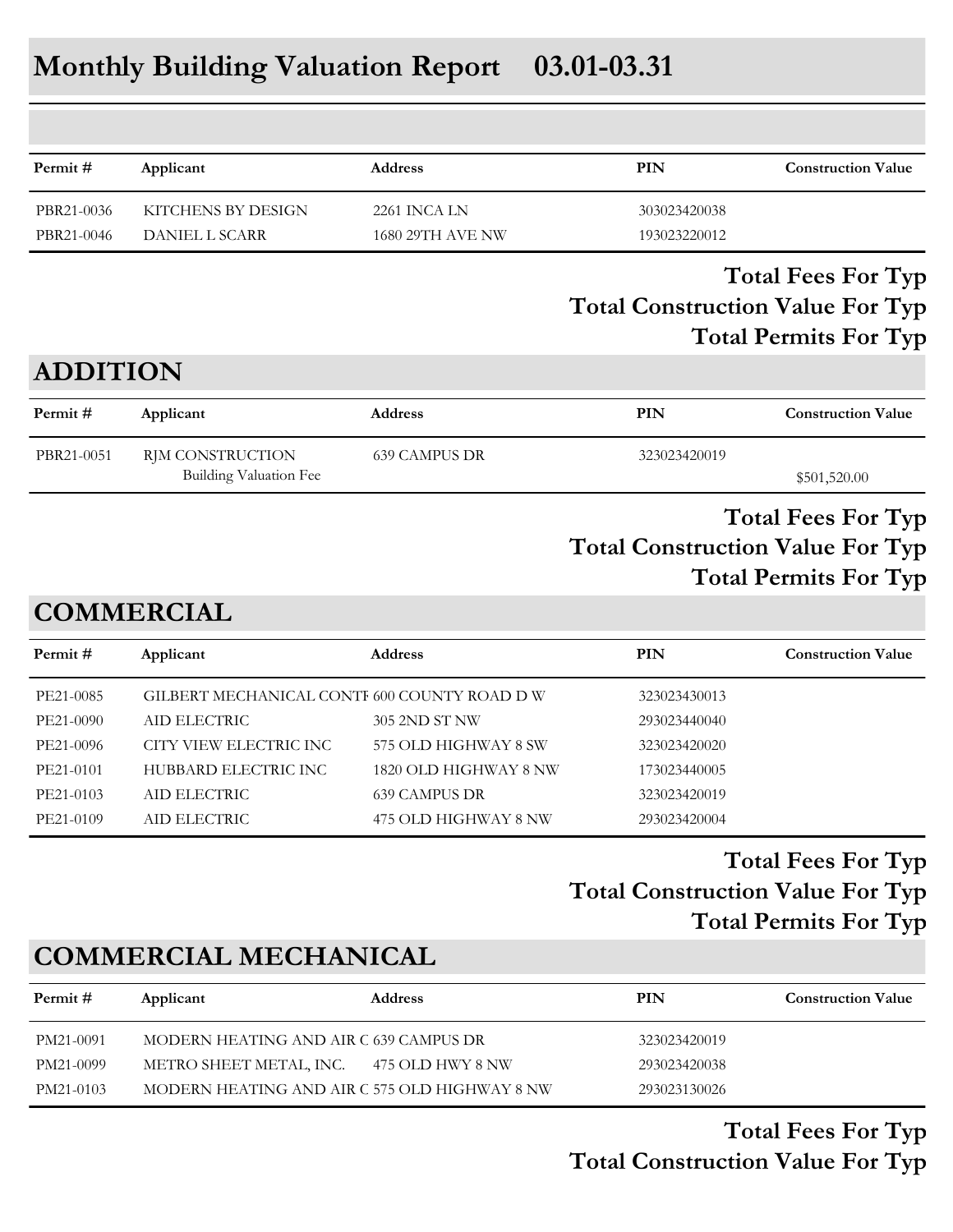### **Total Permits For Typ**

| <b>DECK</b> |                                               |                 |              |                           |
|-------------|-----------------------------------------------|-----------------|--------------|---------------------------|
| Permit#     | Applicant                                     | Address         | PIN          | <b>Construction Value</b> |
| PBR21-0041  | CELINE HORN TR<br>Building Valuation Fee      | 1960 18TH ST NW | 183023440065 | \$20,000.00               |
| PBR21-0047  | Pui Yeen Lai<br><b>Building Valuation Fee</b> | 561 DEVINE DR   | 203023130028 | \$15,000.00               |

### **Total Construction Value For Typ Total Fees For Typ Total Permits For Typ**

### **EGRESS**

| Permit #   | Applicant              | <b>Address</b>     | PIN          | <b>Construction Value</b> |
|------------|------------------------|--------------------|--------------|---------------------------|
| PBR20-0207 | LLOYD HOCKADAY         | 2168 RICE CREEK RD | 183023420077 |                           |
|            | Building Valuation Fee |                    |              | \$1,800.00                |

### **Total Construction Value For Typ Total Fees For Typ Total Permits For Typ**

### **Fire Alarm**

| Permit#   | Applicant       | <b>Address</b>        | PIN          | <b>Construction Value</b> |
|-----------|-----------------|-----------------------|--------------|---------------------------|
| PF20-0064 | AFS SYSTEMS INC | 1950 OLD HIGHWAY 8 NW | 173023440006 |                           |
|           |                 |                       |              |                           |

### **Total Construction Value For Typ Total Fees For Typ Total Permits For Typ**

### **FIRE SPRINKLER**

| Permit#   | Applicant                                      | <b>Address</b> | <b>PIN</b>   | <b>Construction Value</b> |
|-----------|------------------------------------------------|----------------|--------------|---------------------------|
| PF21-0013 | FIRE SUPPRESSION SERVICES I 676 VILLAGE DR     |                | 293023130197 |                           |
| PF21-0014 | FIRE SUPPRESSION SERVICES I 698 VILLAGE DR     |                | 293023130192 |                           |
| PF21-0015 | FIRE SUPPRESSION SERVICES I 694 VILLAGE DR     |                | 293023130193 |                           |
| PF21-0016 | FIRE SUPPRESSION SERVICES I 680 VILLAGE DR     |                | 293023130196 |                           |
| PF21-0017 | FIRE SUPPRESSION SERVICES I 688 VILLAGE DR     |                | 293023130194 |                           |
| PF21-0018 | FIRE SUPPRESSION SERVICES I 684 VILLAGE DR     |                | 293023130195 |                           |
| PF21-0020 | FRONTIER FIRE PROTECTION 1775 OLD HIGHWAY 8 NW |                | 213023220017 |                           |
| PF21-0024 | INTERNATIONAL FIRE PROTE(601 CAMPUS DR         |                | 323023420019 |                           |

**Total Construction Value For Typ Total Fees For Typ Total Permits For Typ**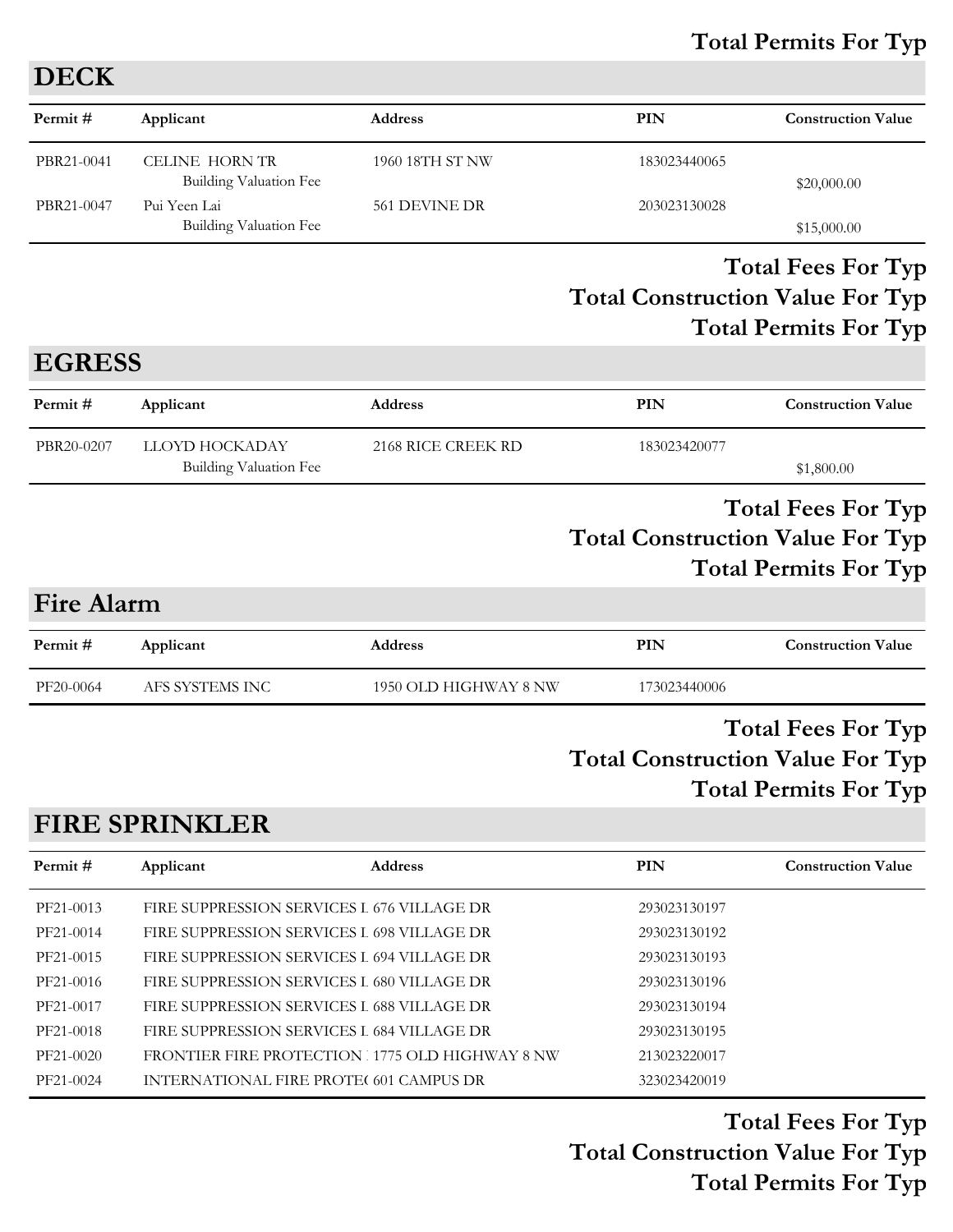## **IRRIGATION METER**

| Permit #  | Applicant               | <b>Address</b>        | PIN          | <b>Construction Value</b> |
|-----------|-------------------------|-----------------------|--------------|---------------------------|
| PP21-0082 | MUSKA PLUMBING LLC      | <b>300 5TH AVE NW</b> | 293023420034 |                           |
| PP21-0088 | P & H SERVICES CO. INC. | 2172 OLD HIGHWAY 8 NW | 173023410001 |                           |

### **Total Construction Value For Typ Total Fees For Typ Total Permits For Typ**

## **MECHANICAL**

**MISC**

| Permit#   | Applicant                                   | <b>Address</b>              | <b>PIN</b>   | <b>Construction Value</b> |
|-----------|---------------------------------------------|-----------------------------|--------------|---------------------------|
| PM21-0085 | GENZ RYAN PLUMBING & HEA 2261 INCA LN       |                             | 303023420038 |                           |
| PM21-0086 | MICHALS HHH INC                             | 2729 RICE CREEK RD          | 183023340068 |                           |
| PM21-0087 | FIRESIDE HEARTH AND HOME 548 QUEENS GATE    |                             | 293023120101 |                           |
| PM21-0088 | FIRESIDE HEARTH AND HOME 1410 18TH ST NW    |                             | 173023330018 |                           |
| PM21-0089 | FIRESIDE HEARTH AND HOME 117 WINDSOR LN     |                             | 313023120036 |                           |
| PM21-0090 | <b>CENTERPOINT ENERGY</b>                   | <b>660 CLEVELAND AVE SW</b> | 323023440004 |                           |
| PM21-0092 | THE FIREPLACE GUYS                          | 475 9TH AVE SW              | 323023310024 |                           |
| PM21-0093 | APOLLO HTG / AFFORDABLE (1527 ROCKSTONE LN  |                             | 173023230028 |                           |
| PM21-0094 | TWIN CITY HEATING AND AIR 1870 20TH AVE NW  |                             | 183023430037 |                           |
| PM21-0095 | NORDQUIST CONSTRUCTION I 1705 LONG LAKE RD  |                             | 203023220018 |                           |
| PM21-0096 | FRIENDLY HEATING & AIR CO. 1439 16TH TER NW |                             | 203023220050 |                           |
| PM21-0097 | APOLLO HTG / AFFORDABLE (1546 16TH TER NW   |                             | 203023220025 |                           |
| PM21-0098 | BLUE OX HEATING & AIR LLC 160 WINDSOR LN    |                             | 313023120027 |                           |
| PM21-0100 | STANDARD HTG & A/C CO                       | 1175 PIKE LAKE CIR          | 203023330012 |                           |
| PM21-0101 | STANDARD HTG & A/C CO                       | 703 3RD AVE NW              | 293023110064 |                           |
| PM21-0102 | AIR COMFORT HEATING & AC 1387 PIKE LAKE DR  |                             | 193023410026 |                           |
| PM21-0104 | PROFESSIONAL MECHANICAL 2705 13TH TER NW    |                             | 193023310034 |                           |
|           |                                             |                             |              |                           |

## **Total Construction Value For Typ Total Fees For Typ Total Permits For Typ**

| <b>IVITOC</b> |                                                                   |                        |               |                           |  |
|---------------|-------------------------------------------------------------------|------------------------|---------------|---------------------------|--|
| Permit#       | Applicant                                                         | <b>Address</b>         | <b>PIN</b>    | <b>Construction Value</b> |  |
| PBR21-0021    | PAUL KLINGBEIL CONSTRUCT 49 14TH AVE SW<br>Building Valuation Fee |                        | 323023220060  | \$28,000.00               |  |
| PBR21-0031    | <b>CITY OF NEW BRIGHTON</b>                                       | <b>SA REVIEWS 2021</b> | 9999999999999 |                           |  |
| PBR21-0037    | <b>AMANUEL SERETSE</b><br>Building Valuation Fee                  | 1070 ROBIN CT          | 193023430014  | \$3,000.00                |  |
| PBR21-0038    | JAMES L GLASER<br>Building Valuation Fee                          | 851 PATTON RD          | 303023110082  | \$4,000.00                |  |
| PBR21-0039    | Dustin Lind<br>Building Valuation Fee                             | 2115 29TH AVE NW       | 183023310021  | \$9,500.00                |  |
| PBR21-0042    | WELL BUILT CONSTRUCTION & 3062 BROOKSHIRE LN                      |                        | 193023230027  |                           |  |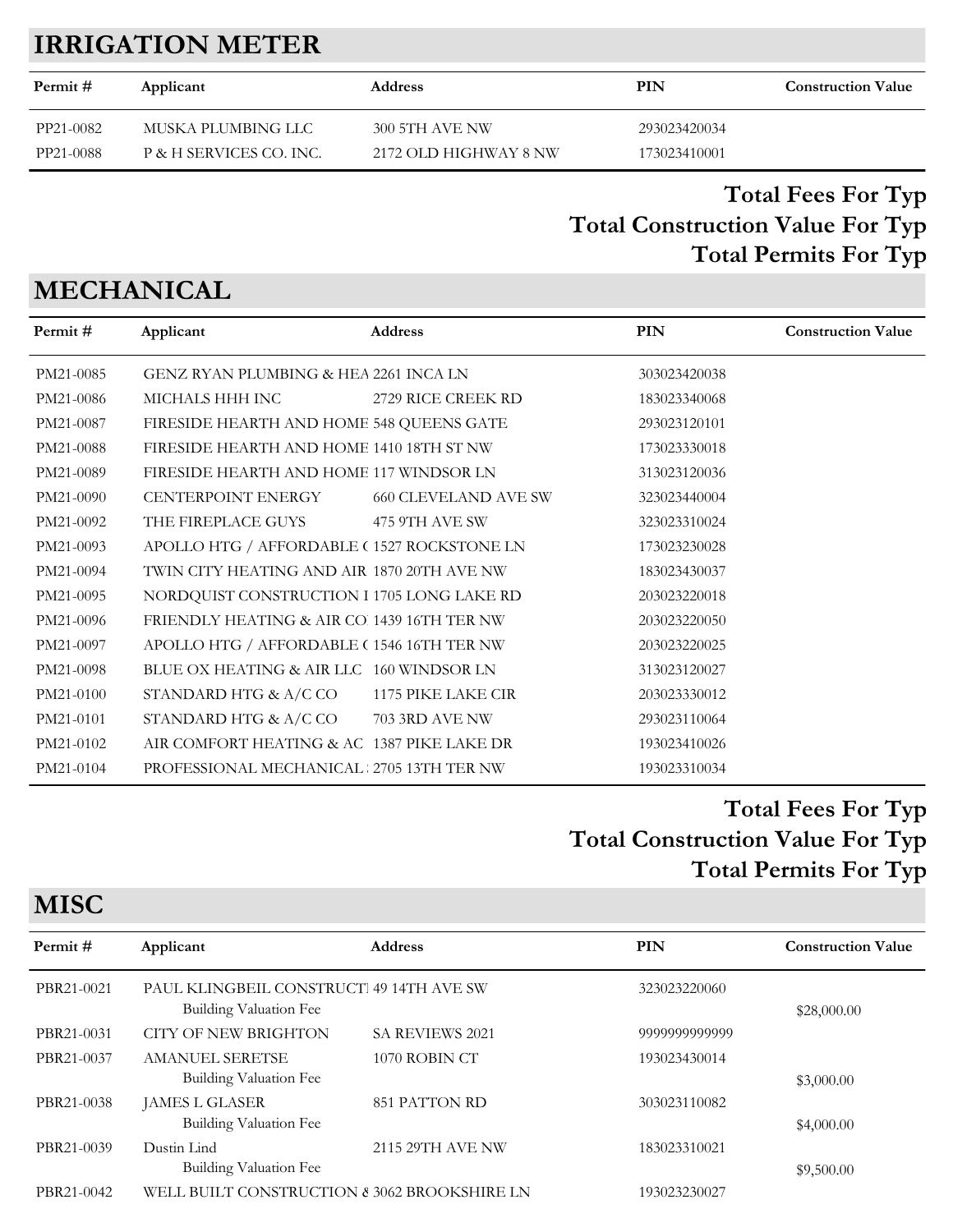|            | Building Valuation Fee                           |                       |              | \$12,000.00 |
|------------|--------------------------------------------------|-----------------------|--------------|-------------|
| PBR21-0044 | EASY STREET PROPERTIES LLC 1374 26TH AVE NW      |                       | 193023310078 |             |
|            | Building Valuation Fee                           |                       |              | \$26,500.00 |
| PBR21-0048 | TIFFANY J LOVIK                                  | 2530 EASTMAN DR NE    | 183023210007 |             |
|            | <b>Building Valuation Fee</b>                    |                       |              | \$4,000.00  |
| PBR21-0050 | WOODEN DREAMS INC                                | 1281 PIKE LAKE DR     | 193023410034 |             |
|            | Building Valuation Fee                           |                       |              | \$35,000.00 |
| PBR21-0063 | Justina Christiansen                             | 309 11TH AVE NW       | 293023310096 |             |
|            | Building Valuation Fee                           |                       |              | \$300.00    |
| PBR21-0066 | NORDQUIST CONSTRUCTION I 1705 LONG LAKE RD       |                       | 203023220018 |             |
|            | Building Valuation Fee                           |                       |              | \$20,000.00 |
| PBR21-0067 | <b>GREAT LAKES WINDOW SIDIN 1655 18TH AVE NW</b> |                       | 193023110092 |             |
|            | Building Valuation Fee                           |                       |              | \$6,000.00  |
| PBR21-0069 | MORNING STAR REMODELING 550 14TH ST NW           |                       | 203023130041 |             |
|            | Building Valuation Fee                           |                       |              | \$34,000.00 |
| PBR21-0070 | MELCO REMODELING INC                             | 1573 29TH AVE NW      | 193023240025 |             |
|            | Building Valuation Fee                           |                       |              | \$5,000.00  |
| PBR21-0073 | KITCHENS BY DESIGN                               | <b>56 16TH AVE SW</b> | 313023110010 |             |
|            | Building Valuation Fee                           |                       |              | \$8,000.00  |
| PF21-0021  | FRONTIER FIRE PROTECTION 539 CAMPUS DR           |                       | 323023420019 |             |

### **MISCELLANEOUS**

| Permit #   | Applicant                                                  | <b>Address</b>        | PIN          | <b>Construction Value</b> |
|------------|------------------------------------------------------------|-----------------------|--------------|---------------------------|
| PBR21-0023 | SEVER CONSTRUCTION<br><b>Building Valuation Fee</b>        | 205 5TH AVE NW        | 293023440037 | \$29,200.00               |
| PBR21-0043 | THE BAINEY GROUP<br><b>Building Valuation Fee</b>          | 575 OLD HIGHWAY 8 SW  | 323023420020 | \$102,000.00              |
| PBR21-0049 | LAKESIDE KITCHENS INC<br><b>Building Valuation Fee</b>     | 1775 OLD HIGHWAY 8 NW | 213023220017 | \$20,000.00               |
| PBR21-0058 | DORAN SPECIAL PROJECTS<br>Building Valuation Fee           | 475 OLD HWY 8 NW      | 293023420038 | \$85,000.00               |
| PBR21-0064 | <b>SEVER CONSTRUCTION</b><br><b>Building Valuation Fee</b> | <b>601 CAMPUS DR</b>  | 323023420019 | \$94,105.00               |
| PP21-0056  | <b>BLAYLOCK PLUMBING CO</b>                                | 205 5TH AVE NW        | 293023440037 |                           |
| PP21-0062  | MODERN HEATING AND AIR C 639 CAMPUS DR                     |                       | 323023420019 |                           |
| PP21-0074  | <b>BLAYLOCK PLUMBING CO</b>                                | 475 OLD HIGHWAY 8 NW  | 293023420004 |                           |
| PP21-0075  | <b>BLAYLOCK PLUMBING CO</b>                                | 575 OLD HIGHWAY 8 NW  | 293023130026 |                           |
| PP21-0083  | <b>BREDAHL PLUMBING</b>                                    | <b>601 CAMPUS DR</b>  | 323023420019 |                           |
| PP21-0089  | <b>BLAYLOCK PLUMBING CO</b>                                | 475 OLD HIGHWAY 8 NW  | 293023420004 |                           |

**Total Construction Value For Typ Total Fees For Typ Total Permits For Typ** 

**NEW RESIDENTIAL**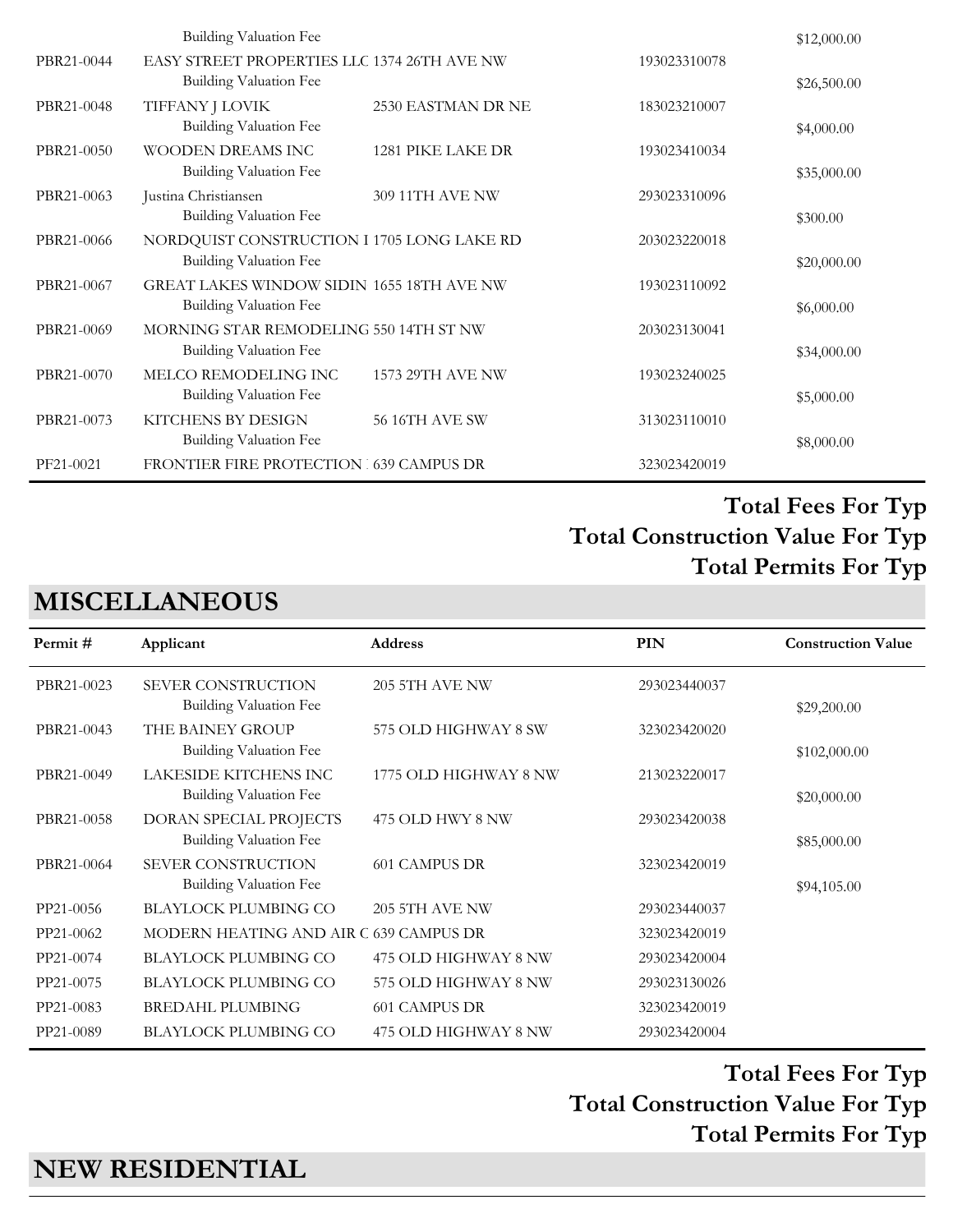| Permit#    | Applicant              | <b>Address</b>                          | PIN          | <b>Construction Value</b> |
|------------|------------------------|-----------------------------------------|--------------|---------------------------|
| PBR21-0052 | Building Valuation Fee | PULTE HOMES OF MINNESOTA 699 VILLAGE DR | 293023130204 | \$195,000.00              |
| PBR21-0053 | Building Valuation Fee | PULTE HOMES OF MINNESOTA 677 VILLAGE DR | 293023130209 | \$195,000.00              |
| PBR21-0054 | Building Valuation Fee | PULTE HOMES OF MINNESOTA 695 VILLAGE DR | 293023130205 | \$195,000.00              |
| PBR21-0055 | Building Valuation Fee | PULTE HOMES OF MINNESOTA 685 VILLAGE DR | 293023130207 | \$195,000.00              |
| PBR21-0056 | Building Valuation Fee | PULTE HOMES OF MINNESOTA 681 VILLAGE DR | 293023130208 | \$195,000.00              |
| PBR21-0057 | Building Valuation Fee | PULTE HOMES OF MINNESOTA 689 VILLAGE DR | 293023130206 | \$195,000.00              |

**OFP**

| Permit #    | Applicant           | <b>Address</b>   | PIN          | <b>Construction Value</b> |
|-------------|---------------------|------------------|--------------|---------------------------|
| POFP21-0009 | DANIEL L COUILLARD  | 677 REDWOOD LN   | 303023240013 |                           |
| POFP21-0010 | Nb Estates Llc      | 675 5TH AVE NW   | 293023140143 |                           |
| POFP21-0011 | DWAINE T PETTYGROVE | 1711 LONGVIEW DR | 183023140049 |                           |

### **Total Construction Value For Typ Total Fees For Typ Total Permits For Typ**

## **PLUMBING**

| Permit#   | Applicant              | <b>Address</b>          | <b>PIN</b>   | <b>Construction Value</b> |
|-----------|------------------------|-------------------------|--------------|---------------------------|
| PP21-0058 | POLAR PLUMBING         | 2261 INCA LN            | 303023420038 |                           |
| PP21-0063 | GUPTIL CONTRACTING INC | 2142 3RD ST NW          | 303023420108 |                           |
| PP21-0065 | R&D PLUMBING LLC       | 2466 LONGVIEW DR        | 183023120036 |                           |
| PP21-0073 | Z'S PLUMBING LLC       | <b>1768 19TH AVE NW</b> | 193023110050 |                           |
| PP21-0077 | PATRICK JOSEPH BRADY   | 1705 LONG LAKE RD       | 203023220018 |                           |
| PP21-0079 | THEODORE BERGUM        | <b>98 15TH AVE SW</b>   | 323023220015 |                           |
| PP21-0081 | MINNESOTA RUSCO INC    | 3214 PECKS WOODS TURN   | 193023330113 |                           |
| PP21-0086 | <b>JULIAR PLUMBING</b> | 2254 EASTMAN DR NE      | 183023120028 |                           |

**Total Construction Value For Typ Total Fees For Typ Total Permits For Typ** 

# **Permit # Applicant Address PIN Construction Value RESIDENTIAL**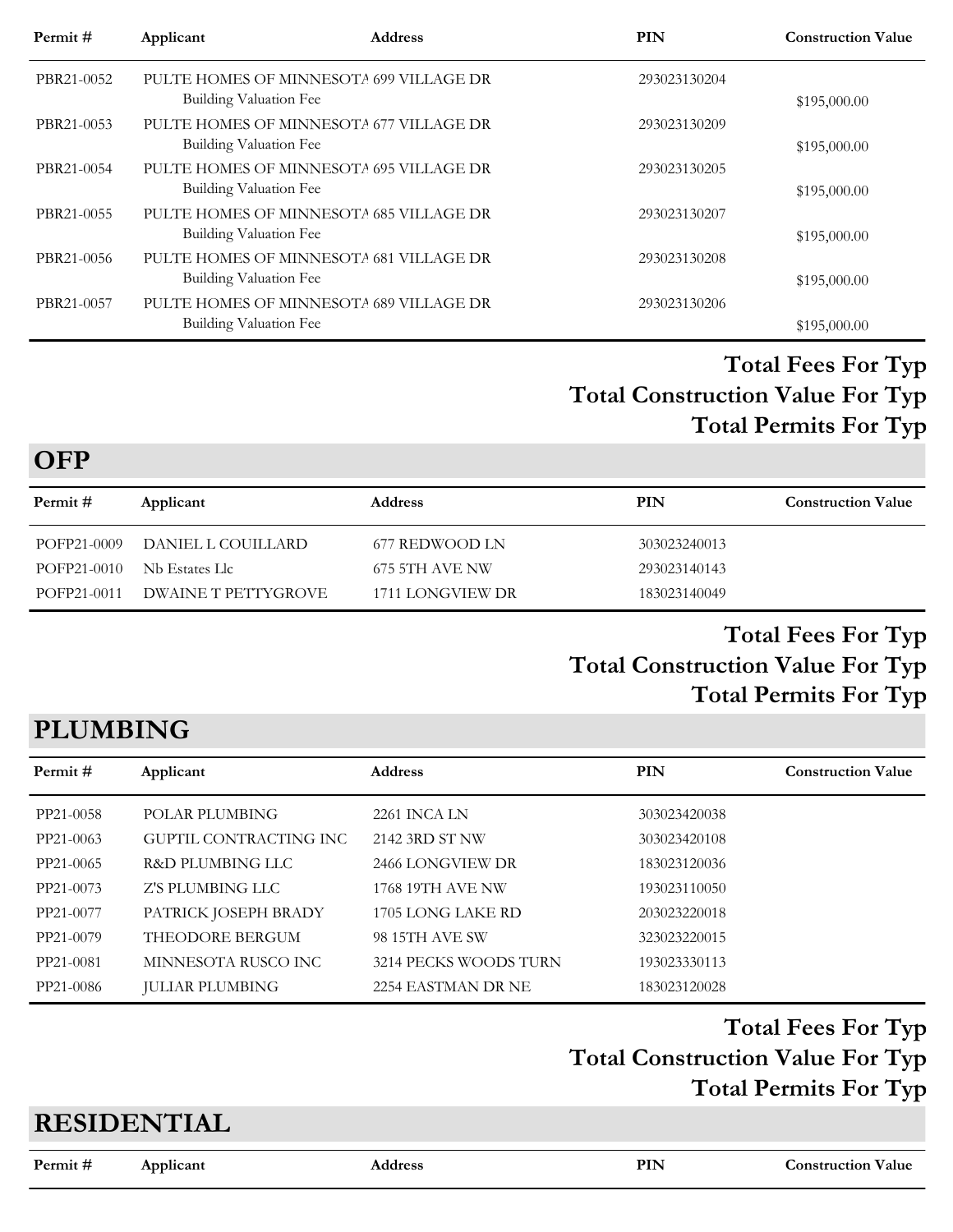| PE21-0084 | PRIDE ELECTRIC INC                            | 2203 5TH ST NW              | 303023420006 |
|-----------|-----------------------------------------------|-----------------------------|--------------|
| PE21-0086 | GENZ RYAN PLUMBING & HEA 2261 INCA LN         |                             | 303023420038 |
| PE21-0087 | ELOFSON ELECTRIC                              | 2729 RICE CREEK RD          | 183023340068 |
| PE21-0088 | ELECTRIC CITY CORPORATION 2634 RICE CREEK TER |                             | 183023240001 |
| PE21-0089 | JDP ELECTRIC SERVICES INC 2347 INCA LN        |                             | 303023420040 |
| PE21-0091 | RANDY'S ELECTRIC                              | 677 REDWOOD LN              | 303023240013 |
| PE21-0092 | RANDY'S ELECTRIC                              | 1521 EMERALD DR             | 293023220022 |
| PE21-0093 | <b>GENUINE ELECTRIC LLC</b>                   | 2261 INCA LN                | 303023420038 |
| PE21-0094 | CENTERPOINT ENERGY                            | <b>660 CLEVELAND AVE SW</b> | 323023440004 |
| PE21-0095 | MELROSE ELECTRIC                              | 2316 SILVER LN              | 313023130004 |
| PE21-0097 | MARC D CANFIELD                               | 665 17TH AVE NW             | 303023140004 |
| PE21-0098 | TOMMYS ELECTRIC                               | 60 WINDSOR CT               | 313023120085 |
| PE21-0100 | MICHAEL J YATES                               | 1138 PIKE LAKE CIR          | 203023330020 |
| PE21-0102 | NORDEAST ELECTRIC INC                         | 143 WINDSOR CT              | 313023120117 |
| PE21-0104 | FINE LINE ELECTRIC INC                        | 2201 THORNDALE AVE          | 183023130017 |
| PE21-0105 | FINE LINE ELECTRIC INC                        | 1874 LONGVIEW DR            | 183023140038 |
| PE21-0106 | FINE LINE ELECTRIC INC                        | 1944 9TH ST NW              | 303023110046 |
| PE21-0107 | WIRE-RITE ELECTRIC                            | 110 WINDSOR CT              | 313023120065 |
| PE21-0108 | NORDQUIST CONSTRUCTION I 1705 LONG LAKE RD    |                             | 203023220018 |
| PE21-0110 | EDISON ELECTRIC LLC                           | 628 11TH AVE NW             | 293023240052 |
| PE21-0111 | NORDEAST ELECTRIC INC                         | 121 WINDSOR CT              | 313023120100 |
| PE21-0112 | KY-DAN ELECTRIC INC                           | 1110 27TH AVE NW            | 193023340037 |
| PE21-0113 | J. BECHER & ASSOC.                            | 1286 ROBIN LN               | 193023420087 |
| PE21-0114 | NORDEAST ELECTRIC INC                         | 1695 SILVER LAKE RD NW      | 193023120046 |
| PE21-0115 | TOTAL ELECTRIC INC                            | 1683 18TH AVE NW            | 193023110094 |
| PE21-0116 | STINSON ELECTRIC INC                          | 2095 LONGVIEW DR            | 183023130007 |
| PE21-0117 | THOMAS A SPEHN                                | 500 YANKTON COLLEGE LN      | 303023230030 |
| PE21-0121 | EARLYBIRD ELECTRIC                            | 560 SILVER LAKE RD NW       | 303023240109 |

## **ROOFING**

| Permit#   | Applicant                                                              | <b>Address</b>       | PIN          | <b>Construction Value</b> |
|-----------|------------------------------------------------------------------------|----------------------|--------------|---------------------------|
| PB21-0051 | <b>APPLE EXTERIORS</b><br>Building Valuation Fee                       | 2701 COUNTY ROAD H W | 183023210018 | \$15,000.00               |
| PB21-0054 | MINNESOTA ROOFING COMPA 1896 13TH ST NW<br>Building Valuation Fee      |                      | 193023410066 | \$13,000.00               |
| PB21-0055 | VERDE GENERAL CONTRACTC 657 10TH ST NW<br>Building Valuation Fee       |                      | 203023430017 | \$4,000.00                |
| PB21-0058 | <b>ANDREA L ANDERSON</b><br>Building Valuation Fee                     | 2765 21ST ST NW      | 183023310033 | \$3,000.00                |
| PB21-0059 | RIE CONSTRUCTION<br>Building Valuation Fee                             | 2182 LAKEBROOK DR    | 173023320020 | \$30,000.00               |
| PB21-0064 | C K ROOFING & CONSTRUCTIC 825 FOREST DALE RD<br>Building Valuation Fee |                      | 303023210040 | \$14,000.00               |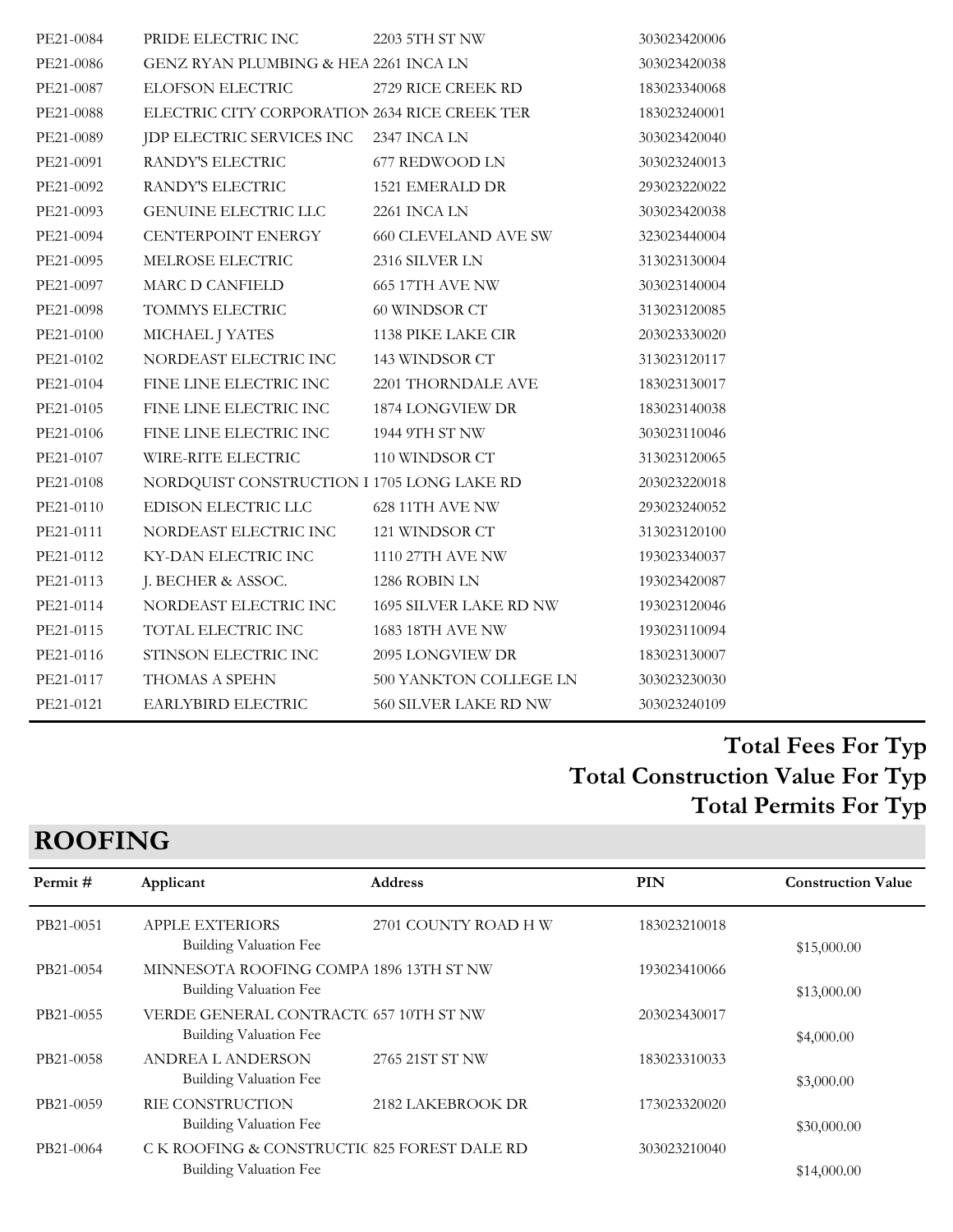| GATES GENERAL CONTRACTO 1127 HIGHVIEW DR<br>PB21-0075<br><b>Building Valuation Fee</b> | 193023440048 | \$7,000.00  |
|----------------------------------------------------------------------------------------|--------------|-------------|
| ALL AROUND PROPERTY PRES. 89 15TH AVE SW<br>PB21-0076<br><b>Building Valuation Fee</b> | 323023220031 | \$13,455.00 |
| <b>SUPER SIDERS</b><br>242 2ND AVE SE<br>PB21-0077<br><b>Building Valuation Fee</b>    | 333023230065 | \$8,000.00  |
| RICKS ROOFING AND SIDING 228 14TH AVE NW<br>PB21-0079<br>Building Valuation Fee        | 293023330024 | \$3,476.03  |

## **ROOFING/SIDING**

| Permit #  | Applicant                                    | <b>Address</b>  | PIN          | <b>Construction Value</b> |
|-----------|----------------------------------------------|-----------------|--------------|---------------------------|
| PB21-0078 | HAVEN BUILDERS LLC<br>Building Valuation Fee | 2347 INCA LN    | 303023420040 | \$23,000.00               |
| PB21-0081 | BLAKE WILKING<br>Building Valuation Fee      | 2012 WALNUT AVE | 183023320047 | \$10,000.00               |

### **Total Construction Value For Typ Total Fees For Typ Total Permits For Typ**

## **SAINT ANTHONY**

| Permit#    | Applicant                   | <b>Address</b>         | PIN           | <b>Construction Value</b> |
|------------|-----------------------------|------------------------|---------------|---------------------------|
| PSA21-0015 | <b>CITY OF NEW BRIGHTON</b> | <b>SA REVIEWS 2021</b> | 9999999999999 |                           |
| PSA21-0016 | <b>CITY OF NEW BRIGHTON</b> | <b>SA REVIEWS 2021</b> | 9999999999999 |                           |
| PSA21-0017 | <b>CITY OF NEW BRIGHTON</b> | <b>SA REVIEWS 2021</b> | 9999999999999 |                           |
| PSA21-0018 | <b>CITY OF NEW BRIGHTON</b> | <b>SA REVIEWS 2021</b> | 9999999999999 |                           |
| PSA21-0019 | <b>CITY OF NEW BRIGHTON</b> | SA REVIEWS 2021        | 9999999999999 |                           |
| PSA21-0020 | <b>CITY OF NEW BRIGHTON</b> | SA REVIEWS 2021        | 9999999999999 |                           |
| PSA21-0021 | <b>CITY OF NEW BRIGHTON</b> | SA REVIEWS 2021        | 9999999999999 |                           |
| PSA21-0022 | <b>CITY OF NEW BRIGHTON</b> | <b>SA REVIEWS 2021</b> | 9999999999999 |                           |
| PSA21-0024 | <b>CITY OF NEW BRIGHTON</b> | <b>SA REVIEWS 2021</b> | 9999999999999 |                           |
| PSA21-0025 | <b>CITY OF NEW BRIGHTON</b> | <b>SA REVIEWS 2021</b> | 9999999999999 |                           |
| PSA21-0026 | <b>CITY OF NEW BRIGHTON</b> | <b>SA REVIEWS 2021</b> | 9999999999999 |                           |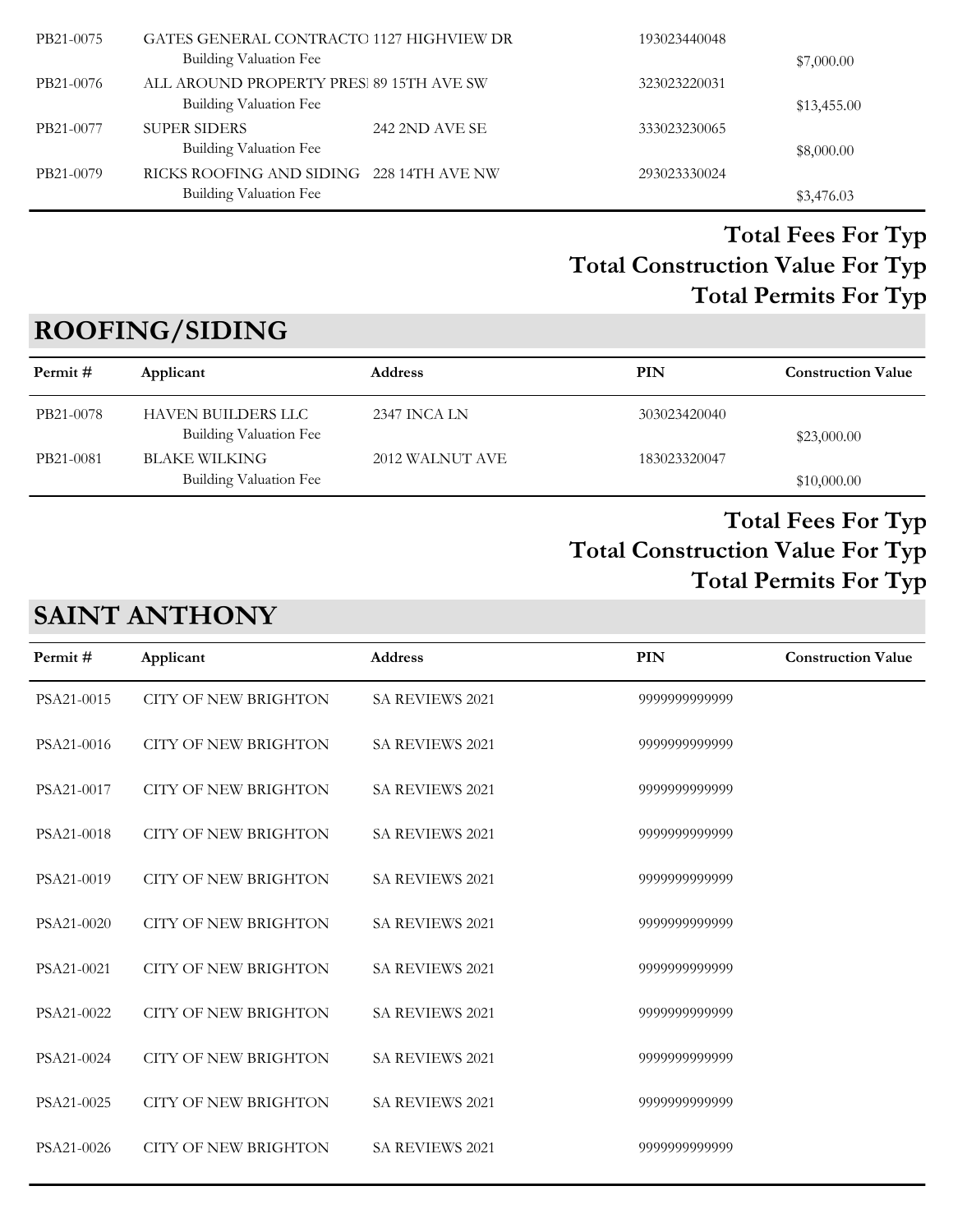### **SEWER & WATER**

**SIDING**

| DEANS PROFESSIONAL PLUMB 1423 19TH AVE NW<br>PSW21-0005<br>193023140086 | Permit# | Applicant | <b>Address</b> | PIN | <b>Construction Value</b> |
|-------------------------------------------------------------------------|---------|-----------|----------------|-----|---------------------------|
|                                                                         |         |           |                |     |                           |

### **Total Construction Value For Typ Total Fees For Typ Total Permits For Typ**

### **Permit # Applicant Address PIN Construction Value** PB21-0040 ROOFS R US 1273 BRIGHTON SQ 193023420173 Building Valuation Fee  $$14,469.00$ PB21-0041 ROOFS R US 1275 BRIGHTON SQ 193023420174 Building Valuation Fee  $$17,134.00$ PB21-0044 ABC SEAMLESS OF MAPLE GRC 2229 ORIOLE AVE 183023140089 Building Valuation Fee  $$6,000.00$ PB21-0047 HOFFMAN WEBER CONSTRUCT 1995 SERENDIPITY CT 183023330009 Building Valuation Fee  $$17,257.00$ PB21-0073 Bitz Exteriors, LLC 2236 17TH ST NW 193023120012 Building Valuation Fee  $$20,000.00$

### **Total Construction Value For Typ Total Fees For Typ Total Permits For Typ**

## **SIGN PERMANENT**

| Permit # | Applicant                            | Address       | PIN          | <b>Construction Value</b> |
|----------|--------------------------------------|---------------|--------------|---------------------------|
|          | PSIGN21-0003 TOPLINE ADVERTISING INC | 305 2ND ST NW | 293023440040 |                           |

### **Total Construction Value For Typ Total Fees For Typ Total Permits For Typ**

**SOLAR**

| 2050 SILVER LAKE RD NW<br>PE21-0118<br>183023310086<br>ALL ENERGY SOLAR | Permit # | Applicant | <b>Address</b> | PIN | <b>Construction Value</b> |
|-------------------------------------------------------------------------|----------|-----------|----------------|-----|---------------------------|
|                                                                         |          |           |                |     |                           |

**Total Construction Value For Typ Total Fees For Typ Total Permits For Typ**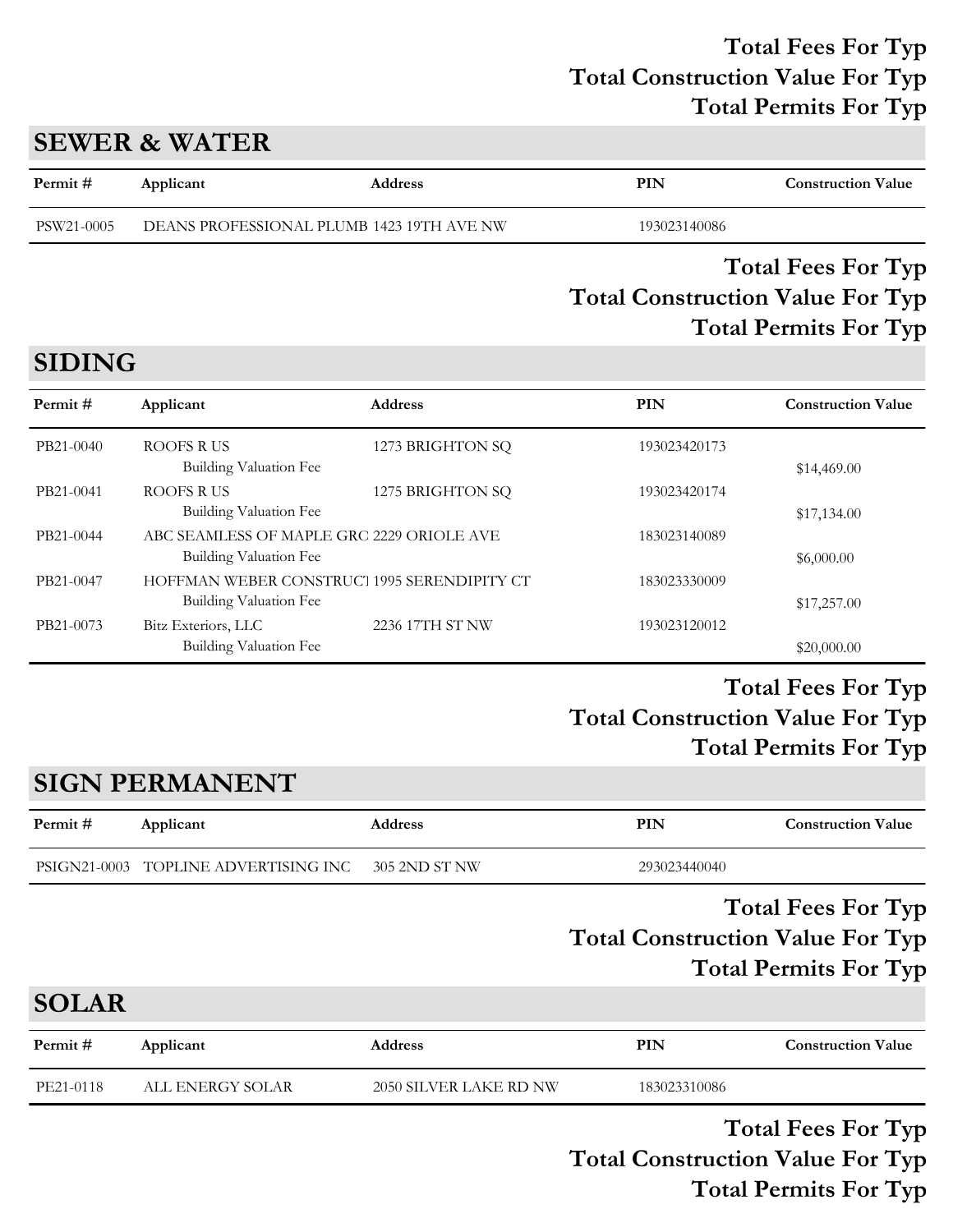## **WATER HEATER**

| Permit #  | Applicant                                     | Address              | <b>PIN</b>   | <b>Construction Value</b> |
|-----------|-----------------------------------------------|----------------------|--------------|---------------------------|
| PP21-0057 | GENZ RYAN PLUMBING & HEA 2261 INCA LN         |                      | 303023420038 |                           |
| PP21-0060 | METRO HEATING & COOLING 1564 18TH AVE NW      |                      | 193023140034 |                           |
| PP21-0061 | HERO PLUMBING HEATING & 2361 5TH ST NW        |                      | 303023420012 |                           |
| PP21-0064 | RIVER CITY PLUMBING CO.                       | 2180 SILVER LN       | 313023140135 |                           |
| PP21-0066 | HERO PLUMBING HEATING & 805 WHITE OAK CT      |                      | 293023310085 |                           |
| PP21-0067 | NOAH ACQUISITIONS LLC                         | 2320 TIOGA CT        | 303023420090 |                           |
| PP21-0068 | NOAH ACQUISITIONS LLC                         | 1621 COUNTY ROAD E W | 313023110007 |                           |
| PP21-0069 | NOAH ACQUISITIONS LLC                         | 501 7TH ST NW        | 293023130036 |                           |
| PP21-0070 | NOAH ACQUISITIONS LLC                         | 2010 28TH AVE NW     | 183023310070 |                           |
| PP21-0071 | NOAH ACQUISITIONS LLC                         | 501 7TH ST NW        | 293023130036 |                           |
| PP21-0072 | NOAH ACQUISITIONS LLC                         | 2320 TIOGA CT        | 303023420090 |                           |
| PP21-0076 | <b>CHAMPION PLUMBING</b>                      | 811 23RD AVE NW      | 303023120016 |                           |
| PP21-0078 | HERO PLUMBING HEATING & 2321 PLEASANT VIEW DR |                      | 183023230046 |                           |
| PP21-0080 | WATER HEATERS NOW INC                         | 1444 ROSEWOOD CT     | 203023230083 |                           |
| PP21-0084 | PRO MASTER PLUMBING INC.                      | 2882 LAKE DIANE CT   | 183023340051 |                           |
| PP21-0085 | ADAMS ON TIME PLUMBING                        | 1824 15TH AVE NW     | 173023330029 |                           |
| PP21-0087 | METRO HEATING & COOLING 3296 MISSISSIPPI ST   |                      | 183023230024 |                           |
|           |                                               |                      |              |                           |

### **Total Construction Value For Typ Total Fees For Typ Total Permits For Typ**

## **WINDOWS/DOORS**

| Permit#   | Applicant                                     | <b>Address</b>       | PIN          | <b>Construction Value</b> |
|-----------|-----------------------------------------------|----------------------|--------------|---------------------------|
| PB21-0045 | MODEEN COMPANY LLP                            | 321 3RD AVE SE       | 333023230020 |                           |
|           | <b>Building Valuation Fee</b>                 |                      |              | \$11,000.00               |
| PB21-0046 | MINNESOTA RUSCO INC                           | 1662 LONG LAKE RD    | 193023110098 |                           |
|           | Building Valuation Fee                        |                      |              | \$8,904.00                |
| PB21-0048 | MASTERMAN CONSULTING AN 557 5TH AVE NW        |                      | 293023140147 |                           |
|           | Building Valuation Fee                        |                      |              | \$6,500.00                |
| PB21-0049 | ALL AROUND PROPERTY PRES. 1379 PIKE LAKE CT N |                      | 193023410014 |                           |
|           | Building Valuation Fee                        |                      |              | \$6,461.00                |
| PB21-0050 | <b>BUDGET EXTERIORS</b>                       | 1290 LONG LAKE RD    | 203023320017 |                           |
|           | Building Valuation Fee                        |                      |              | \$2,699.00                |
| PB21-0052 | ARCHWAY CONTRACTING INC 1305 BRIGHTON SQ      |                      | 193023420185 |                           |
|           | Building Valuation Fee                        |                      |              | \$3,500.00                |
| PB21-0053 | <b>ARKO RESTORATION</b>                       | 1374 COUNTY ROAD D W | 323023330009 |                           |
|           | Building Valuation Fee                        |                      |              | \$7,100.00                |
| PB21-0056 | WINDOW WORLD TWIN CITIES 331 ASCOT CT         |                      | 303023310046 |                           |
|           | Building Valuation Fee                        |                      |              | \$6,777.00                |
| PB21-0057 | MINNESOTA RUSCO INC                           | 2163 SIOUX BLVD      | 303023420065 |                           |
|           | Building Valuation Fee                        |                      |              | \$25,938.00               |
| PB21-0060 | RENEWAL BY ANDERSEN LLC 1296 7TH ST SW        |                      | 323023330074 |                           |
|           | Building Valuation Fee                        |                      |              | \$37,596.00               |
|           |                                               |                      |              |                           |